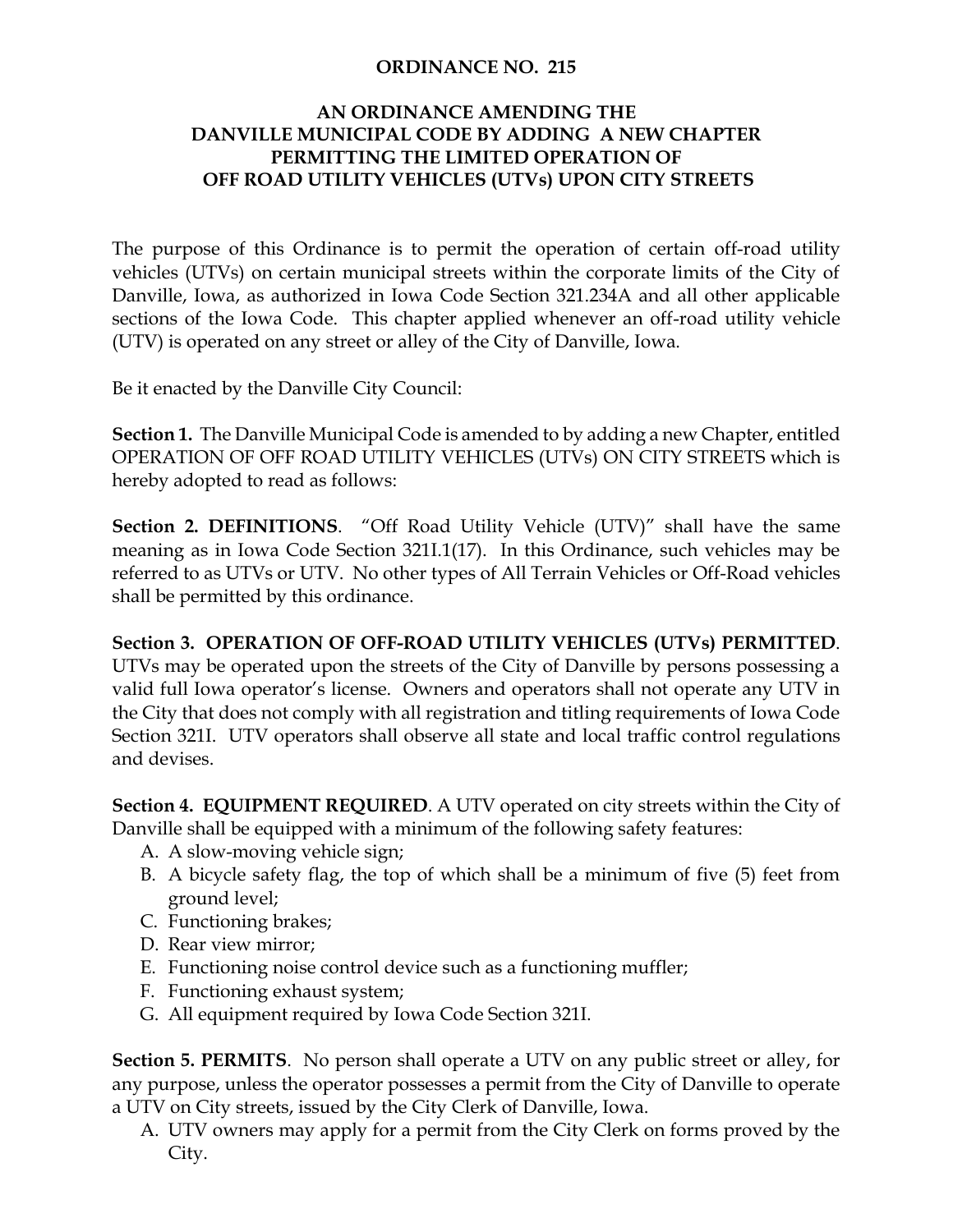- B. The Clerk shall not issue a permit unit the owner/operator has provided the following:
	- a. Evidence that the operator possesses a valid full Iowa driver's license;
	- b. Proof of registration compliance with Iowa Code Sections 321 and 321I;
- C. All permits shall be issued for a specific UTV. Permit holders will be issued a permit sticker to affix to the left side rear fender or similar component.
- D. The fee for such permits shall be twenty dollars (\$20.00).
- E. The permit will be valid during the calendar year within which it is issued and shall be renewed annually. Permits may be purchased anytime during the year, but will be valid only through December 31 of the year in which the permit was purchased.
- F. A permit may be suspended or revoked by the City Council as a result of any violation of this Ordinance. For purposes of suspension or revocation, all operator offenses shall be attributed to the Owner.
	- a. The period of suspension or revocation for first time offenses shall be for six months.
	- b. The notice of revocation, including a description of the violation, shall be provided in writing and served by ordinary mail to the owner of the UTV at the address shown on the permit application.
	- c. There will be no refund of the permit fee.

**Section 6. OPERATION REGULATIONS**. The following apply to the operation of a UTV within the City:

- A. Any operator of a UTV must have a valid full driver's license;
- B. All riders in the UTV must remain seated at all times;
- C. No more than two adult people may ride in the front seat of a UTV and not more than two adult people may ride in the backseat of a UTV, if said seat exists;
- D. While operating any rider must be seated on the seat and no part of the body of any rider will extend beyond the sides of the UTV;
- E. Children must be accompanied by an adult driver and must follow all requirements of this section except the capacity limits as long as all children are seated on the seat(s) and no part of the body of the child extends beyond the sides of the UTV. No child shall be in the area of the operator or operator's position;
- F. No passengers shall be transported in any cargo area or sitting on another passenger;
- G. UTVs may be operated on city streets only between sunrise and sunset;
- H. UTVs shall not be operated at a speed in excess of twenty-five (25) miles per hour;
- I. In case of accidents resulting in injury or death to anyone, or property damage amounting to one thousand dollars (\$1,000) or more, the operator, or someone acting for the operator, shall immediately notify a law enforcement officer, and shall file an accident report within forty-eight (48) hours, in accordance with State law.

**Section 7. PROHIBITED STREETS**. UTVs may cross but not be operated on Old Highway 34.

**Section 8. UNLAWFUL OPERATION**. The following are considered unlawful operation of a UTV: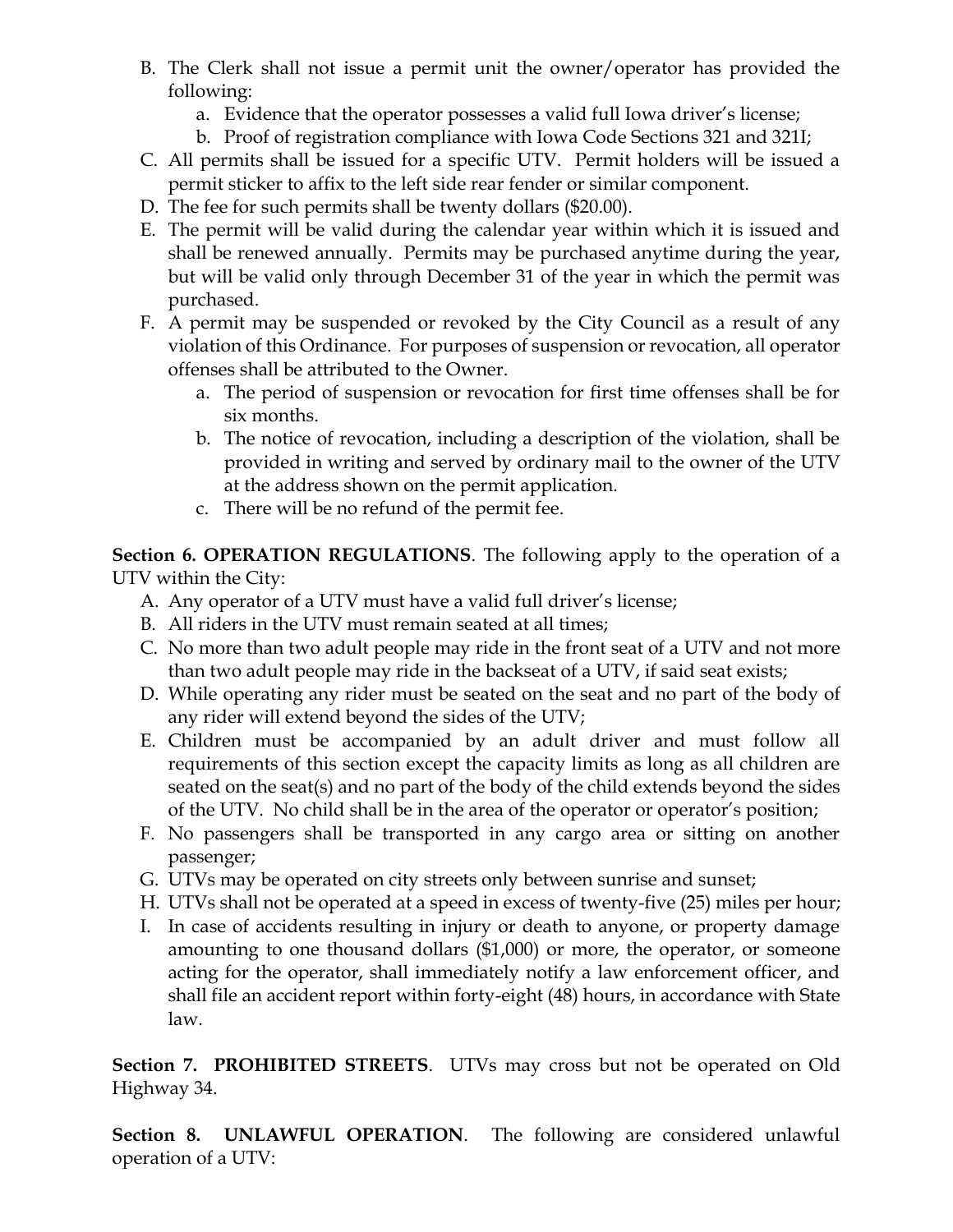- A. No UTVs shall be parked upon City sidewalks;
- B. No UTVs shall be driven or operated on City sidewalks except while removing snow or debris;
- C. No UTVs shall be parked or operated in City parks;
- D. No UTV shall be operated while under the influence of intoxicating liquor, narcotics or habit-forming drugs;
- E. No person shall operate a UTV in a careless, reckless or negligent manner endangering the person or property of another or causing injury or damage to same;
- F. No UTV shall be operated upon that portion of the street located between the curb line and the sidewalk or property line, referred to as the "parking," except for purposes of crossing the same to a public street upon which operation is authorized by this chapter;
- G. No item shall be towed by a UTV except a single axle utility trailer, no greater than eight (8) feet in length;
- H. No UTV shall be operated upon private property without the express consent of the owner thereof;
- I. No UTV shall be operated on roadways or other areas in cemeteries located in the City;
- J. No UTV shall be operated during inclement weather when visibility is reduced or impaired by weather, smoke, fog or other conditions or at any other time there is insufficient light to clearly see a person or vehicle on a roadway at a distance of five hundred (500) feet;
- K. No UTV shall be operated in a manner which violates Iowa Code Section 321, which shall be and is adopted as applicable to the operation of UTVs in the City as are all section of the Danville City Code concerning the operation of motor vehicles.

**Section 9. PENALTY**. In addition to the suspension or revocation of the UTV permit, a person who violates this chapter is guilty of a simple misdemeanor punishable as provided under Iowa Code.

A. Any person guilty of violating this Chapter two (2) times shall be subject to permanent revocation of the City of Danville permit.

**Section 10. NEGLIGENCE.** The owner and operator of an UTV are liable for any injury or damage occasioned by the negligent operation of the UTV. The owner of an UTV shall be liable for any such injury or damage only if the owner was the operator of the UTV at the time the injury or damage occurred or if the operator had the owner's consent to operate the UTV at the time the injury or damage occurred.

**Section 11. REPEALER**. All ordinances or parts of ordinances in conflict with the provisions of this ordinance are hereby repealed.

**Section 12. SEVERABILITY CLAUSE**. If any section, provision or part of this ordinance shall be adjudged invalid or unconstitutional such adjudication shall not affect the validity of the ordinance as a whole or any section, provision or part thereof not adjudged invalid or unconstitutional.